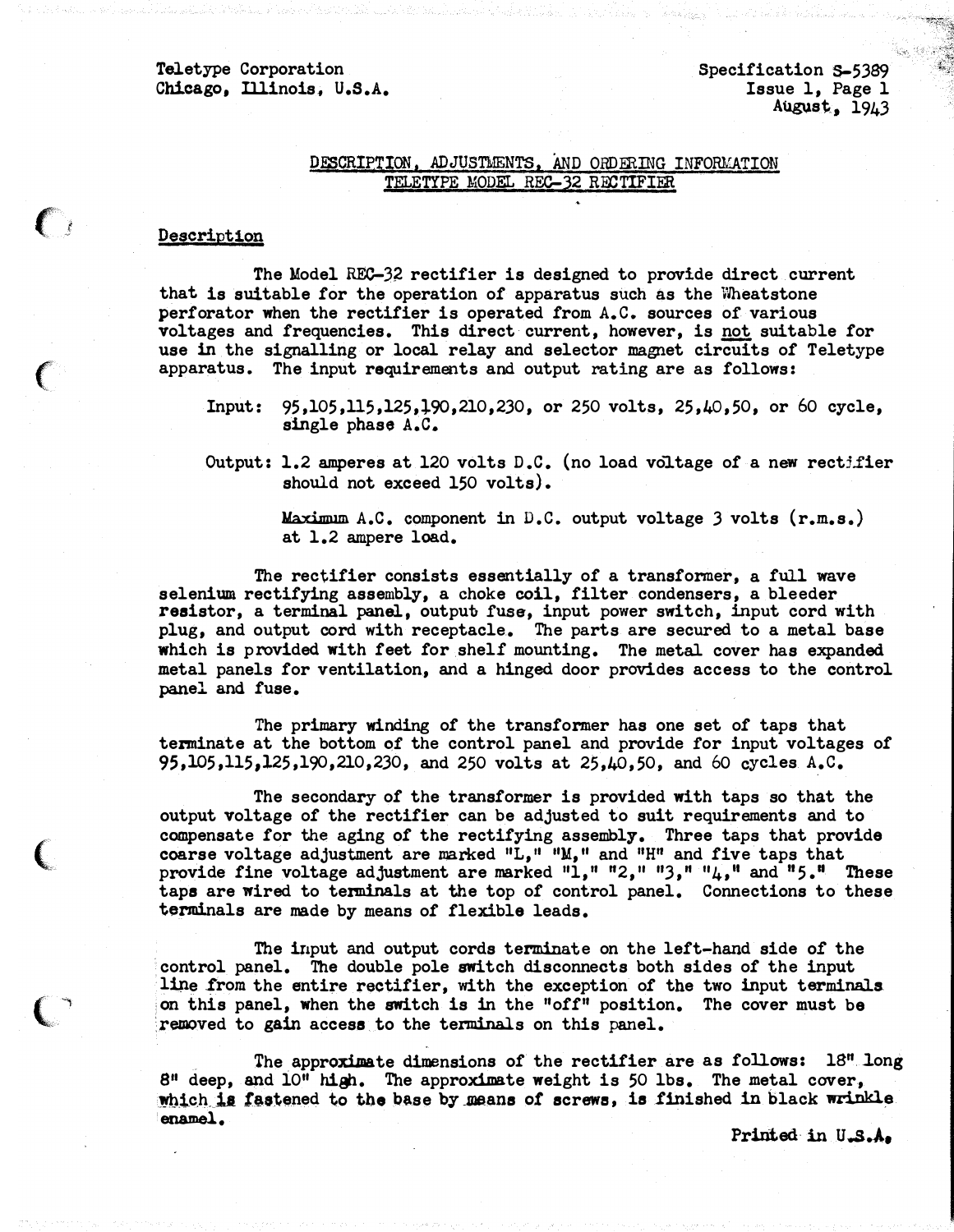The actual and theoretical wiring diagrams of the rectifier are shown on WD-2192. An assembly drawing showing names and part numbers of the component parts of the rectifier is also furnished.

## Adjustments

Move the power switch to the "off" position and open the hinged door in the rectifier cover.

 $\bigcirc$ 

 $\overline{\phantom{a}}$ 

)

 $\left( \begin{array}{c} \lambda \end{array} \right)$ 

- Caution: The secondary voltage of the transformer is  $(\text{approximately})$ 200 volts. Do not make any adjustments while the rectifier is in operation.
- 1. To adjust for A.C. input voltage, connect the flexible lead on the bottom of the control panel to the terminal with the marking which most nearly corresponds to the voltage of the available A.C. supply.
- 2. To adjust for D.C. output voltage, connect two 60 watt 120 volt Mazda lamps in parallel and then connect this lamp load in series with a suitable ammeter across the D.C. output of the rectifier. Connect the flexible leads located at the top of the control panel to the terminals (marked L, M, H, and 1,2,3,4, and 5) which cause the milliammeter to register a current flow which is nearest to but not less than 1 ampere.

This adjustment should be checked when the rectifier is installed and periodically thereafter. Voltage drop due to aging of the rectifying assembly decreases with service. After the first few months of use the rectifier should operate for long periods without the necessity for readjustment. If at any time it becomes necessary to use the maximum regulation tap to obtain the proper output current, the rectifier should be withdrawn from service and repaired.

\* \* \*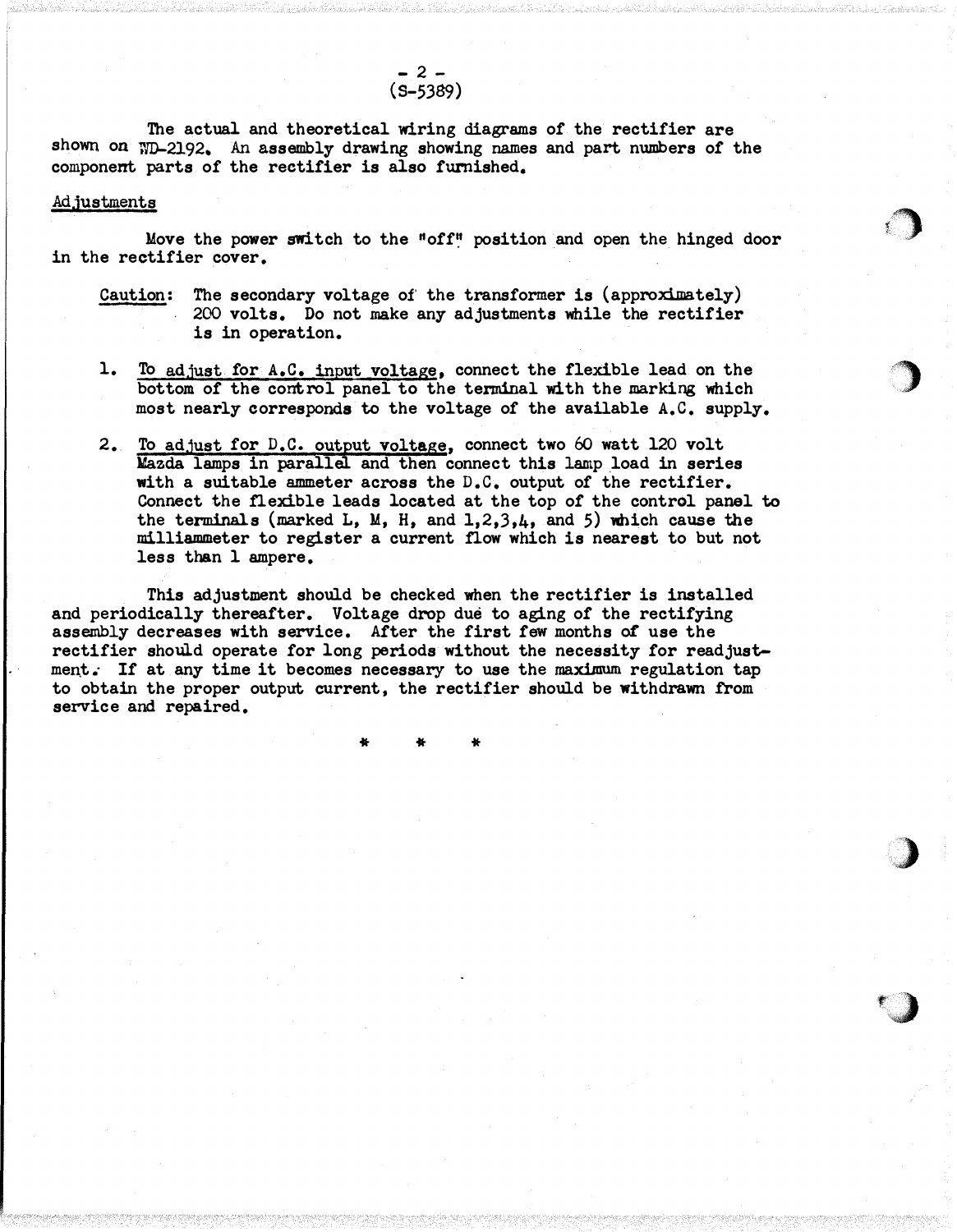